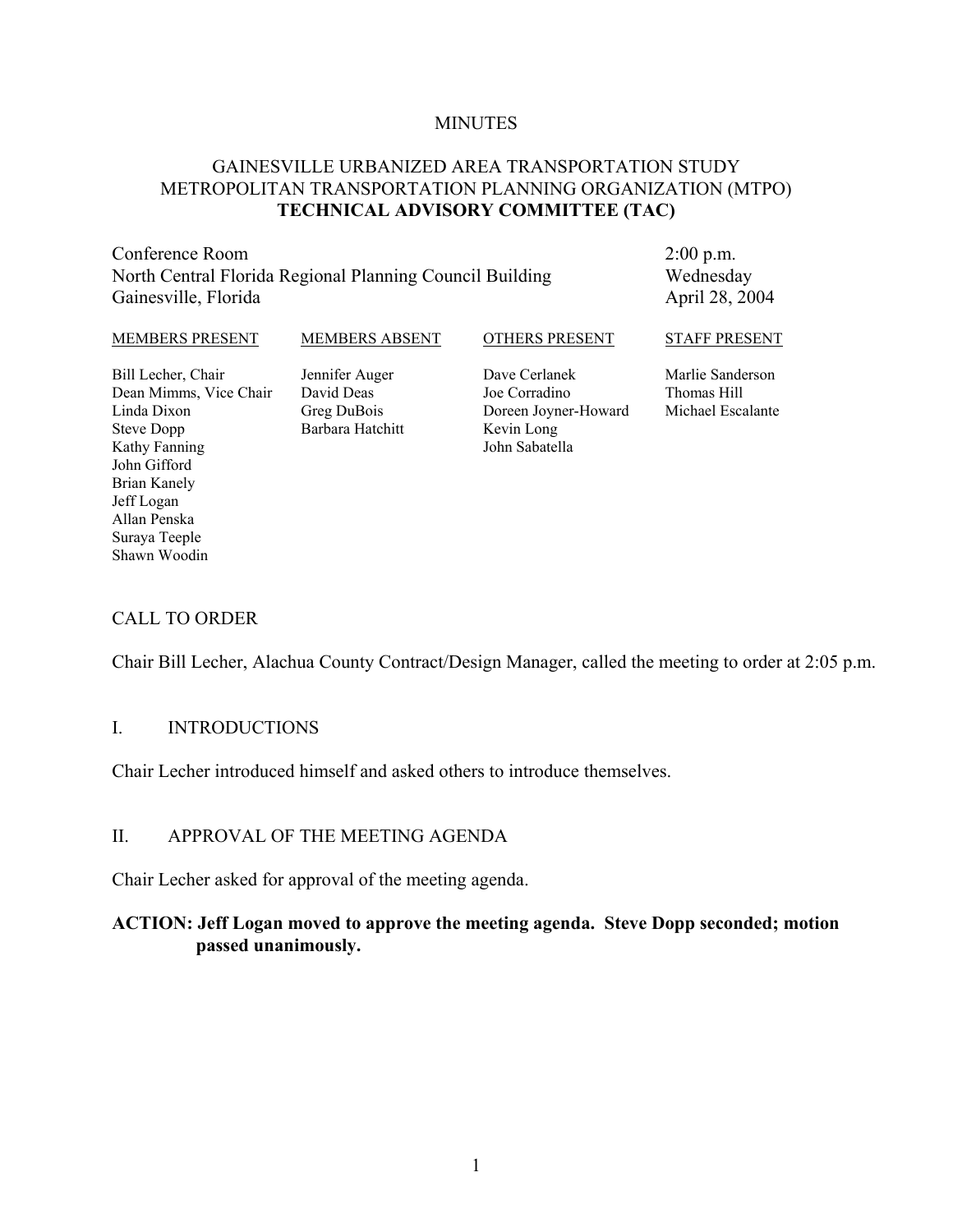# III. APPROVAL OF COMMITTEE MINUTES

Chair Lecher asked for approval of the March 17, 2004 TAC meeting minutes.

# **ACTION: Jeff Logan moved to approve the March 17, 2004 TAC meeting minutes. Shawn Woodin seconded; motion passed unanimously.**

# IV. CHAIRMAN'S REPORT

Mr. Michael Escalante, MTPO Principal Planner, announced that the next MTPO meeting is scheduled for May 26 at 7:00 p.m. in the Jack Durrance Auditorium. He said that the next TAC meeting is scheduled for May 19.

# V. YEAR 2004 PRIORITIES FOR UNFUNDED PROJECTS

Mr. Escalante stated that, each year, the MTPO develops recommended transportation priorities for projects that are needed but not currently funded. He said that this information is used by Florida Department of Transportation (FDOT) each fall to develop its Tentative Five Year Work Program. He added that, by Florida Statute, the MTPO's "List of Priority Projects" must be submitted to FDOT by October 1, 2004. He noted that FDOT staff has asked for the MTPO's Fiscal Years 2005/2006 - 2009/2010 List of Priority Projects by July 1 so that it may begin development of its Tentative Five Year Work Program. He said that the draft Fiscal Years 2005/2006 - 2009/2010 List of Priority Projects includes the recommendations from the Alachua County Traffic Safety Team, Alachua County Transportation Disadvantaged Coordinating Board, Regional Transit System staff, City of Gainesville and Alachua County Public Works Department staffs, the Gainesville Regional Airport Director and MTPO staff. He discussed Tables 1, 2, 3, 4, 7 and 8 and answered questions.

Mr. Jeff Logan, Regional Transit System Director, discussed the transit priorities and answered questions.

# **ACTION: Dean Mimms moved to recommend that the MTPO approve:**

- **1. Table 1 Fiscal Years 2005/2006 2009/2010 Enhancement Priorities;**
- **2. Table 2 Fiscal Years 2005/2006 2009/2010 Intermodal Connectivity Priorities;**
- **3. Table 3 Fiscal Years 2005/2006 2009/2010 Public Transportation Priorities;**
- **4. Table 4 Fiscal Years 2005/2006 2009/2010 Safety Priorities;**
- **5. Table 7 Fiscal Years 2005/2006 2009/2010 Transportation Disadvantaged Priorities- Transportation Disadvantaged Trust Fund; and**
- **6. Table 8 Fiscal Years 2005/2006 2009/2010 Transportation Disadvantaged Priorities- Federal Transit Administration Section 5311 Nonurbanized Area Formula Program.**

**Jeff Logan seconded; motioned passed unanimously.**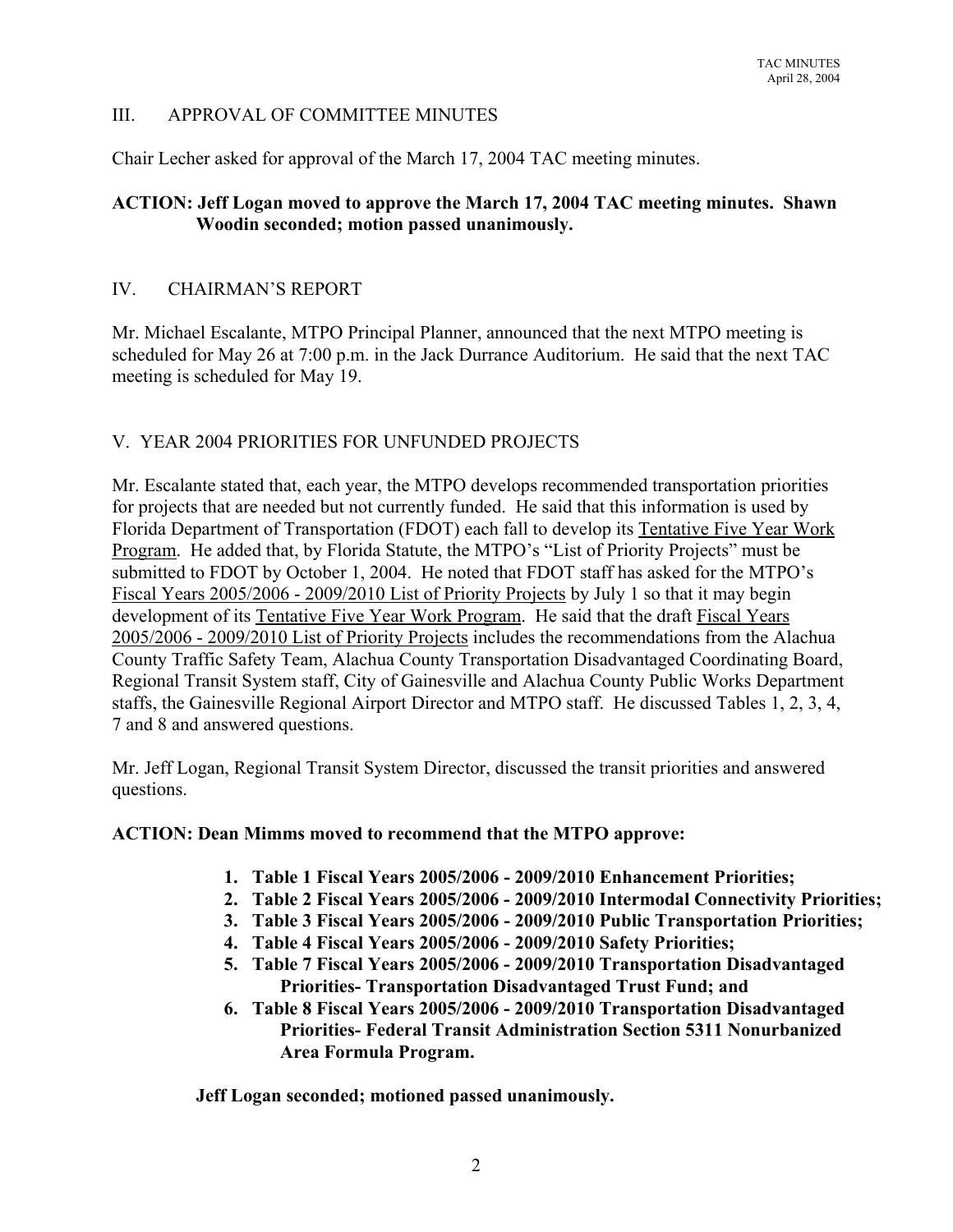Mr. Brian Kanely, City of Gainesville Transportation Services Manager, and Mr. Escalante discussed Table 6 and answered questions.

# **ACTION: Brian Kanely moved to recommend that the MTPO to approve Table 6 Fiscal Years 2005/2006 - 2009/2010 Traffic Operations Priorities amended to reverse Priorities 3 and 4. Jeff Logan seconded; motioned passed unanimously.**

#### **ACTION: Linda Dixon moved to recommend that the MTPO approve as Table 5 Fiscal Years 2005/2006 - 2009/2010 Surface Transportation Program (STP) Fund Priorities:**

| <b>NUMBER</b>  | <b>PROJECT</b>                                       | <b>LOCATION</b>                                                     | <b>DESCRIPTION</b>                                                                                                                                                              |
|----------------|------------------------------------------------------|---------------------------------------------------------------------|---------------------------------------------------------------------------------------------------------------------------------------------------------------------------------|
| 1              | Hull Road Extension North                            | FM: SW 20 <sup>th</sup> Avenue<br>TO: SW 34 <sup>th</sup> Street    | Purchase right-of-way to construct the<br>MTPO-approved cross-section                                                                                                           |
| $\overline{2}$ | RTS Paratransit Van Fleet<br>Expansion-capital funds | Countywide                                                          | Purchase each year, with STP funds,<br>five lift-equipped paratransit vans                                                                                                      |
| 3              | Hull Road Extension Bicycle/<br>Pedestrian Trail     | FM: SW 62 <sup>nd</sup> Boulevard<br>TO: SW 34 <sup>th</sup> Street | Construct bicycle/pedestrian trail                                                                                                                                              |
| $\overline{4}$ | SW 20 <sup>th</sup> Avenue Reconstruction            | FM: SW 62 <sup>nd</sup> Boulevard<br>TO: SW 34 <sup>th</sup> Street | Reconstruct implementing the SW 20 <sup>th</sup><br>Avenue Corridor Planning Study<br>recommendations                                                                           |
| 5              | SW 62 <sup>nd</sup> Boulevard Extension              | FM: SW 24 <sup>th</sup> Avenue<br>TO: SW 20 <sup>th</sup> Avenue    | Construct new 2-lane divided facility in<br>accordance with the Alachua County<br><b>Corridor Design Guidelines</b>                                                             |
| 6              | RTS Main Bus Fleet Expansion-<br>capital funds       | Systemwide                                                          | Purchase, with STP funds, 20 new<br>buses $\omega$ 4 per year in order to enhance<br>transit service [number of buses<br>available decreased due to increase in<br>cost per bus |
| $\overline{7}$ | NW 8 <sup>th</sup> Avenue                            | FM: NW 43rd Street<br>TO: NW 6 <sup>th</sup> Street                 | Mill and resurface                                                                                                                                                              |
| 8              | North Main Street                                    | FM: N 8 <sup>th</sup> Avenue<br>TO: N 16 <sup>th</sup> Avenue       | Mill and resurface; restripe as a three-<br>lane facility; and reconstruct<br>intersection at NW 16 <sup>th</sup> Avenue                                                        |
| 9              | NW 8 <sup>th</sup> Avenue                            | FM: NW 6 <sup>th</sup> Street<br>TO: North Main Street              | Construct landscaped medians and<br>pedestrian crossings                                                                                                                        |
| 10             | NW 53rd Avenue                                       | FM: NW 34 <sup>th</sup> Street<br>TO: Waldo Road                    | Mill and resurface; add paved<br>shoulders, left turnbays and offstreet<br>multi-use path                                                                                       |

**Additionally, the following nonprioritized STP Fund-eligible projects will be placed in the appendix of the List of Priority Projects document:**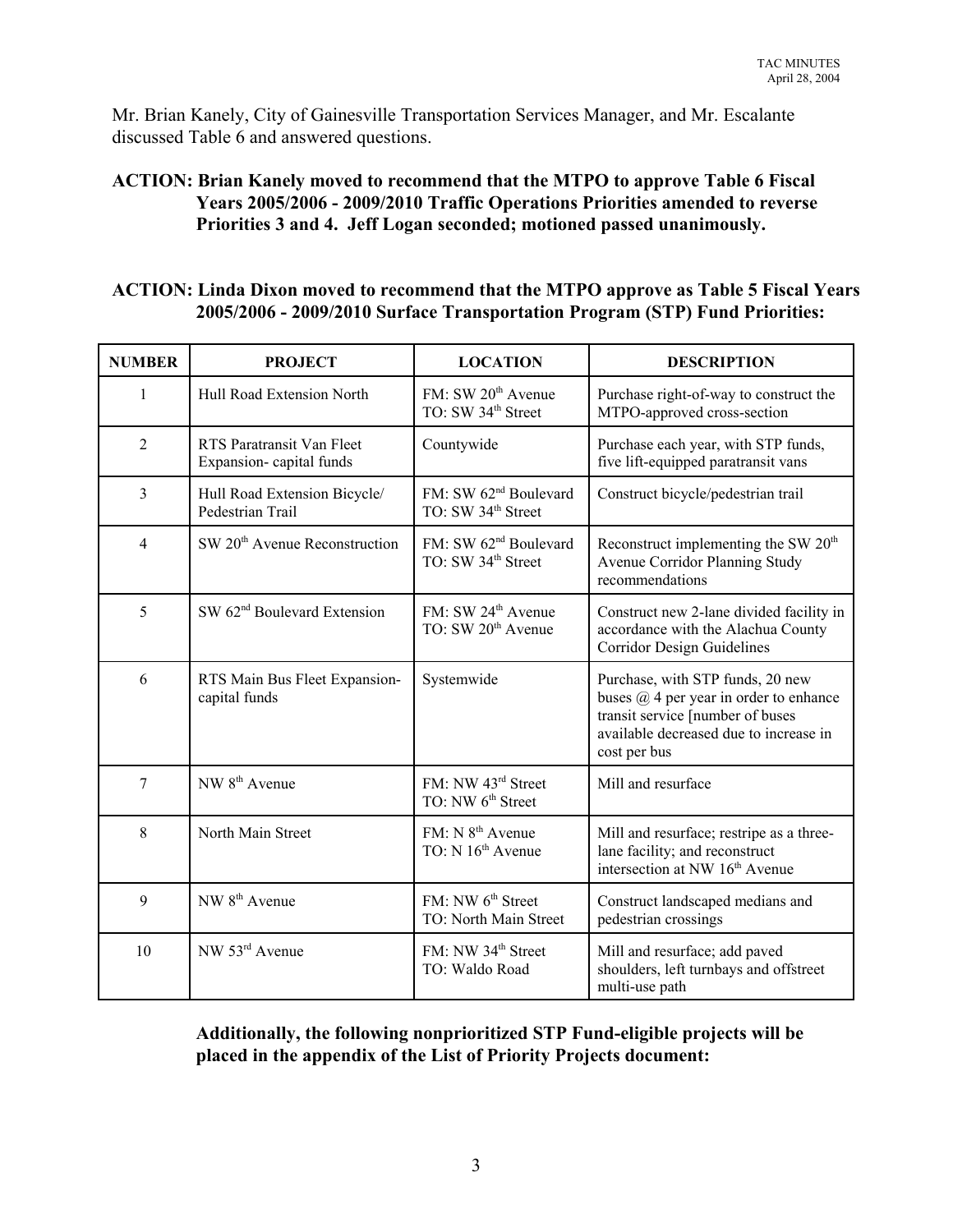| <b>PROJECT</b>                       | <b>LOCATION</b>                                         | <b>DESCRIPTION</b>                                                                               |  |
|--------------------------------------|---------------------------------------------------------|--------------------------------------------------------------------------------------------------|--|
| Archer Road                          | FM: SW 91st Street<br>TO: SW 75 <sup>th</sup> Street    | Reconstruct as a 4-lane divided facility                                                         |  |
| North Main Street                    | FM: N 39 <sup>th</sup> Avenue<br>TO: N 53rd Avenue      | Mill and resurface                                                                               |  |
| NE 8 <sup>th</sup> Avenue            | FM: N Main Street<br>TO: NE Boulevard                   | Mill and resurface                                                                               |  |
| State Roads 26/26A                   | FM: NW 38 <sup>th</sup> Street<br>TO: North-South Drive | Implement one-way pair configuration                                                             |  |
| SE 4 <sup>th</sup> Street            | FM: Williston Road<br>TO: Depot Avenue                  | Mill and resurface                                                                               |  |
| SE 16 <sup>th</sup> Avenue           | FM: Main Street<br>TO: Williston Road                   | Reconstruct as a 4-lane divided facility                                                         |  |
| SW 20 <sup>th</sup> Avenue           | AT: SW 34 <sup>th</sup> Street                          | Construct grade-separated crossing                                                               |  |
| SW 62 <sup>nd</sup> Boulevard        | FM: SW 20 <sup>th</sup> Avenue<br>TO: Newberry Road     | Mill and resurface                                                                               |  |
| SW 35 <sup>th</sup> Place            | FM: SW 34 <sup>th</sup> Street<br>TO: SW 23rd Terrace   | Mill and resurface                                                                               |  |
| SW 8 <sup>th</sup> Avenue            | FM: SW 122 <sup>nd</sup> Street<br>TO: Tower Road       | Resurface/reconstruct; add paved shoulders and<br>sidewalk on one side                           |  |
| SW 91st Street                       | FM: SW 24 <sup>th</sup> Avenue<br>TO Newberry Road      | Mill and resurface; add paved shoulders                                                          |  |
| Lake Shore Drive/ Count<br>Road 329B | FM: Hawthorne Road<br>TO: State Road 26                 | Mill and resurface; add paved shoulders and turnbays                                             |  |
| Rocky Point Road                     | FM: Williston Road<br>TO: SW 13 <sup>th</sup> Street    | Reconstruct with wider lanes, paved shoulders,<br>turnbays; mill and resurface existing pavement |  |
| County Road 225                      | AT: NE 53rd Avenue                                      | Reconstruct intersection and signalize                                                           |  |

# **Steve Dopp seconded; motioned passed unanimously.**

**ACTION: Jeff Logan moved to recommend that the MTPO to approve the Fiscal Years 2005/2006 - 2009/2010 List of Priority Projects tables as amended. Steve Dopp seconded; motioned passed unanimously.**